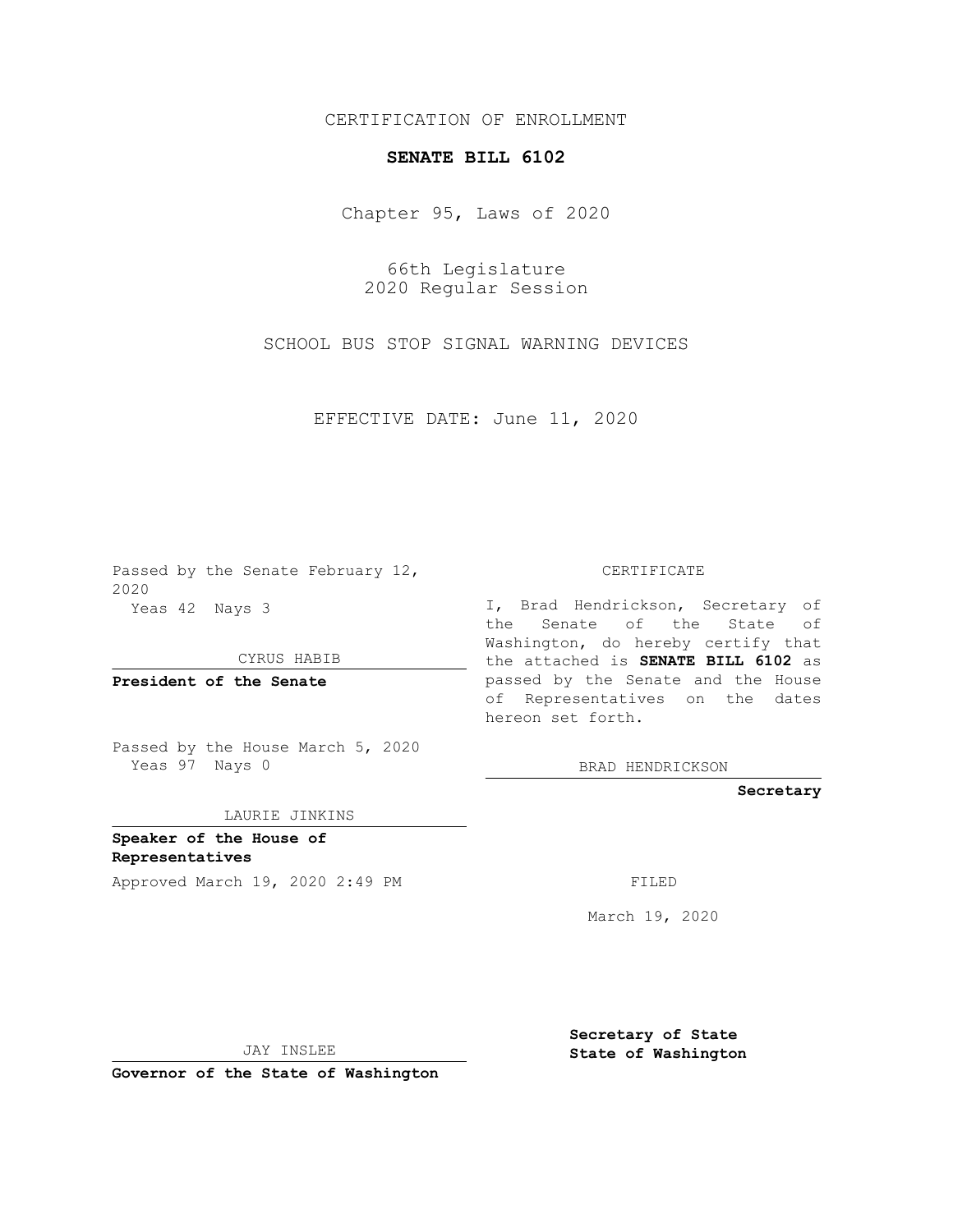## **SENATE BILL 6102**

Passed Legislature - 2020 Regular Session

**State of Washington 66th Legislature 2020 Regular Session**

**By** Senators Wellman, Mullet, Wilson, C., and Sheldon; by request of Superintendent of Public Instruction

Prefiled 12/20/19. Read first time 01/13/20. Referred to Committee on Transportation.

1 AN ACT Relating to stop signal warning devices on school buses; 2 and amending RCW 46.37.190.

3 BE IT ENACTED BY THE LEGISLATURE OF THE STATE OF WASHINGTON:

4 **Sec. 1.** RCW 46.37.190 and 2005 c 183 s 8 are each amended to 5 read as follows:

 (1) Every authorized emergency vehicle shall, in addition to any other equipment and distinctive marking required by this chapter, be equipped with at least one lamp capable of displaying a red light visible from at least five hundred feet in normal sunlight and a 10 siren capable of giving an audible signal.

 (2) Every school bus and private carrier bus shall, in addition to any other equipment and distinctive markings required by this chapter, be equipped with a "stop" signal upon a background not less than fourteen by eighteen inches displaying the word "stop" in 15 letters of distinctly contrasting colors not less than ((eight)) five 16 and nine-tenths inches high, and shall further be equipped with signal lamps mounted as high and as widely spaced laterally as practicable, which shall be capable of displaying to the front two alternately flashing red lights located at the same level and to the rear two alternately flashing red lights located at the same level